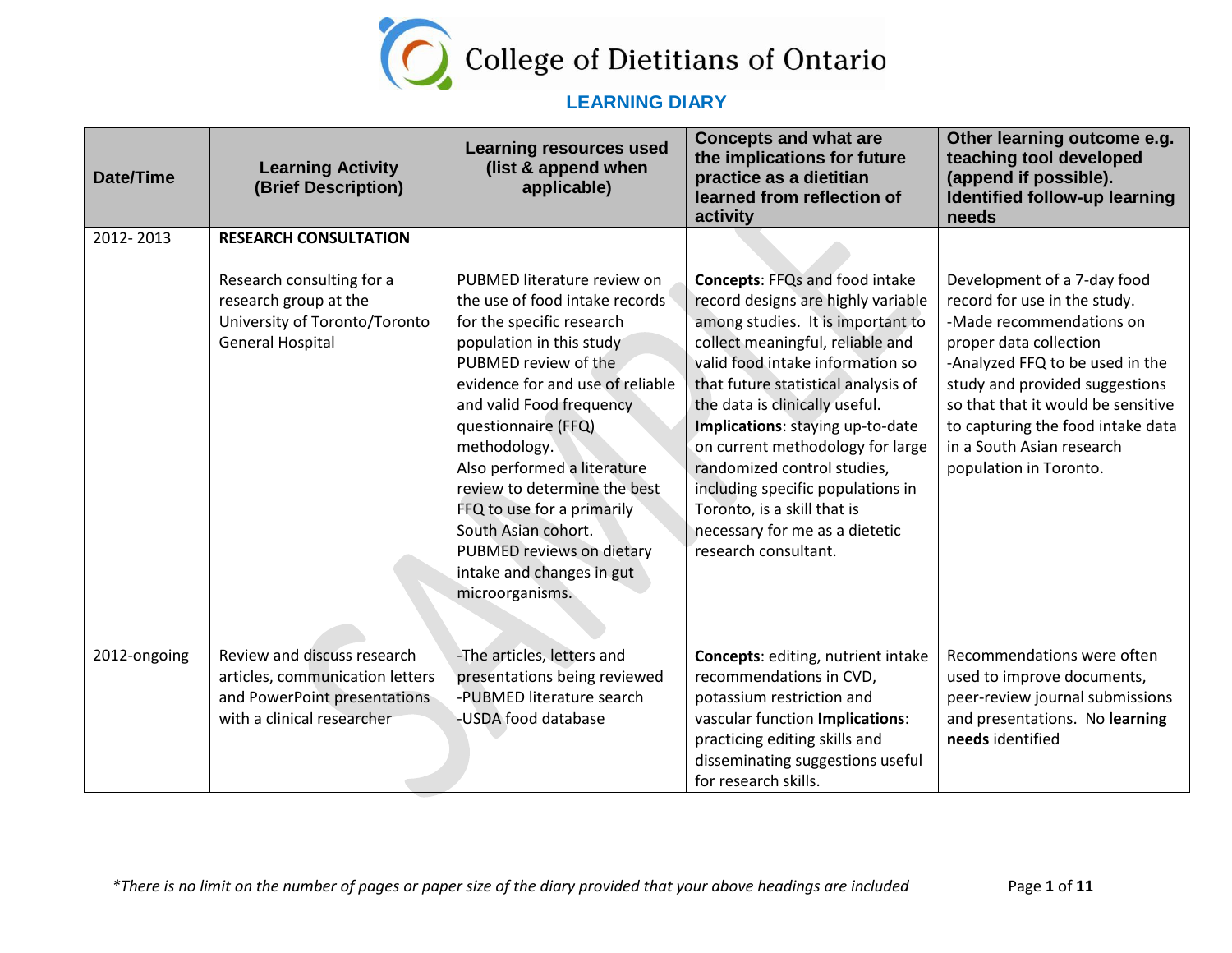

| <b>Date/Time</b> | <b>Learning Activity</b><br>(Brief Description)                                                                                                                                                                               | <b>Learning resources used</b><br>(list & append when<br>applicable)                                                                                                                                                                                                                                                                                                  | <b>Concepts and what are</b><br>the implications for future<br>practice as a dietitian<br>learned from reflection of<br>activity                                                                                                                                                                                                                                                                                                                | Other learning outcome e.g.<br>teaching tool developed<br>(append if possible).<br>Identified follow-up learning<br>needs                                                                                                                                   |
|------------------|-------------------------------------------------------------------------------------------------------------------------------------------------------------------------------------------------------------------------------|-----------------------------------------------------------------------------------------------------------------------------------------------------------------------------------------------------------------------------------------------------------------------------------------------------------------------------------------------------------------------|-------------------------------------------------------------------------------------------------------------------------------------------------------------------------------------------------------------------------------------------------------------------------------------------------------------------------------------------------------------------------------------------------------------------------------------------------|-------------------------------------------------------------------------------------------------------------------------------------------------------------------------------------------------------------------------------------------------------------|
| 2012-ongoing     | <b>EVIDENCE BASED READINGS</b><br>Evidence-based reading in<br>various areas of dietetics with a<br>focus on my areas of interest<br>(obesity, diabetes and<br>cardiovascular disease) as well<br>as general nutrition topics | -Peer-reviewed journal articles<br>(PubMed)<br>- Various sources of general<br>readings (e.g., national disease<br>associations, Health Canada,<br>Centres for Disease Control,<br>National Institutes of Health)<br>-Monthly updates of newly<br>published journal articles and<br>other publications from<br>Dietitians of Canada networks<br>(diabetes obesity and | <b>Concepts: readings concentrated</b><br>in the areas of obesity, diabetes<br>and CVD. In addition to these<br>areas, I focused on topics of<br>current popular interest in the<br>general population (that patient<br>may ask about) and also topics<br>that are of particular interest to<br>me.<br>Implications: my intention is to<br>practice in the area of obesity,<br>diabetes and CVD. Therefore,<br>these readings are important for | Identified follow-up learning<br>needs: A need to review the<br>most current national guidelines<br>for obesity, diabetes and CVD<br>before I resume practice.<br>Also, to continue to read a<br>diverse assortment of current<br>popular nutrition topics. |
|                  |                                                                                                                                                                                                                               | cardiovascular network,<br>October 2012-October 2015.                                                                                                                                                                                                                                                                                                                 | evidence-based practice. The<br>additional topics keep me<br>current on a greater variety of<br>nutrition topics so that my<br>knowledge base is more diverse<br>for general practice questions.                                                                                                                                                                                                                                                |                                                                                                                                                                                                                                                             |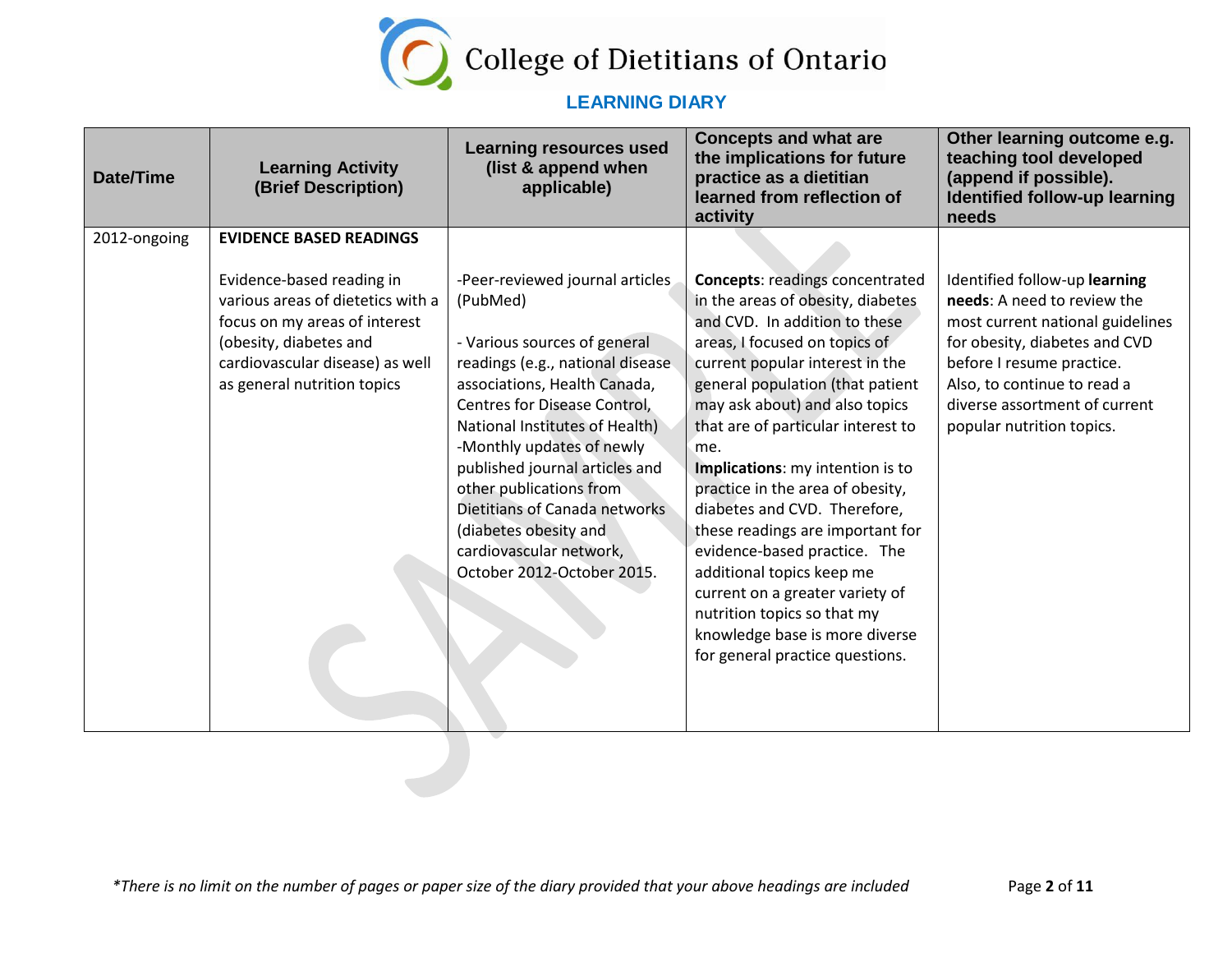

| <b>Date/Time</b> | <b>Learning Activity</b><br>(Brief Description) | <b>Learning resources used</b><br>(list & append when<br>applicable) | <b>Concepts and what are</b><br>the implications for future<br>practice as a dietitian<br>learned from reflection of<br>activity | Other learning outcome e.g.<br>teaching tool developed<br>(append if possible).<br><b>Identified follow-up learning</b><br>needs |
|------------------|-------------------------------------------------|----------------------------------------------------------------------|----------------------------------------------------------------------------------------------------------------------------------|----------------------------------------------------------------------------------------------------------------------------------|
| January 2012-    | <b>CLINICAL REVIEWS</b>                         |                                                                      |                                                                                                                                  |                                                                                                                                  |
| ongoing          |                                                 |                                                                      |                                                                                                                                  |                                                                                                                                  |
|                  | Reviewed the literature on                      | -PUBMED articles                                                     | <b>Concepts: review topics included</b>                                                                                          | Developed handouts and                                                                                                           |
|                  | various topics. Also prepared a                 | -National guidelines                                                 | (not limited to): Food recalls and                                                                                               | PowerPoint Presentation,                                                                                                         |
|                  | lecture on teaching parents                     | -USDA nutrient database and                                          | foodborne illness olive oil and                                                                                                  | discussed topics with individuals                                                                                                |
|                  | how to introduce new foods to                   | <b>USDA</b> freezer safety                                           | healthy cooking, meal planning                                                                                                   | and group, became more aware                                                                                                     |
|                  | kids in a positive/healthy way.                 | information                                                          | for dietary restrictions                                                                                                         | of resources for particular topics,                                                                                              |
|                  | These reviews were performed                    | -CFIA publications Health                                            | (vegetarianism, gluten-free)                                                                                                     | strengthened ability to                                                                                                          |
|                  | on a voluntary basis.                           | Canada                                                               | weight loss counselling, soy                                                                                                     | disseminate new information.                                                                                                     |
|                  |                                                 | -Heart and Stroke Foundation                                         | consumption and breast cancer,                                                                                                   | Reviewed information in                                                                                                          |
|                  |                                                 | (HSF)                                                                | dairy alternatives, GMO, DASH                                                                                                    | Jurisprudence handbook to                                                                                                        |
|                  |                                                 | -World Health Organization                                           | diet, iron deficiency, chlorophyll                                                                                               | refresh memory on guidelines,                                                                                                    |
|                  |                                                 | (WHO)                                                                | drops, B12, folate                                                                                                               | identified further areas of                                                                                                      |
|                  |                                                 | -American Heart Association                                          | supplementation, lysine, purines                                                                                                 | interest, reviewed conflict of                                                                                                   |
|                  |                                                 | (AHA)                                                                | and uric acid, sugar controversy,                                                                                                | interest, consent and privacy                                                                                                    |
|                  |                                                 | -Practice Based Evidence in                                          | DRIs, paediatrics and probiotics,                                                                                                | topics                                                                                                                           |
|                  |                                                 | <b>Nutrition (PEN) readings</b>                                      | high protein-gluten free meals,                                                                                                  | Identified follow-up learning                                                                                                    |
|                  |                                                 | -Natural Medicines                                                   | dietary supplements and DRIs for                                                                                                 | needs:                                                                                                                           |
|                  |                                                 | <b>Comprehensive Database</b>                                        | children, sugar intake and                                                                                                       | -read most recent clinical                                                                                                       |
|                  |                                                 | (NMCD) through DC                                                    | children, cereal consumption,                                                                                                    | guidelines                                                                                                                       |
|                  |                                                 | -Canadian Obesity Network                                            | freezer meal preparation and                                                                                                     | -periodically reread the                                                                                                         |
|                  |                                                 | -Institute of Medicine Dietary                                       | food-handling techniques, lentils                                                                                                | Jurisprudence Handbook                                                                                                           |
|                  |                                                 | Reference Intake Micro and                                           | and CVD risk, nuts and CVD,                                                                                                      | -further develop areas of                                                                                                        |
|                  |                                                 | <b>Macronutrients reports</b>                                        | current topics in food, nutrition                                                                                                | interest/expertise                                                                                                               |
|                  |                                                 | -Canadian Diabetes Association                                       | and agriculture, orthorexia,                                                                                                     |                                                                                                                                  |
|                  |                                                 | (CDA) national guidelines                                            | mindful eating, protein                                                                                                          |                                                                                                                                  |
|                  |                                                 |                                                                      | requirements in health and                                                                                                       |                                                                                                                                  |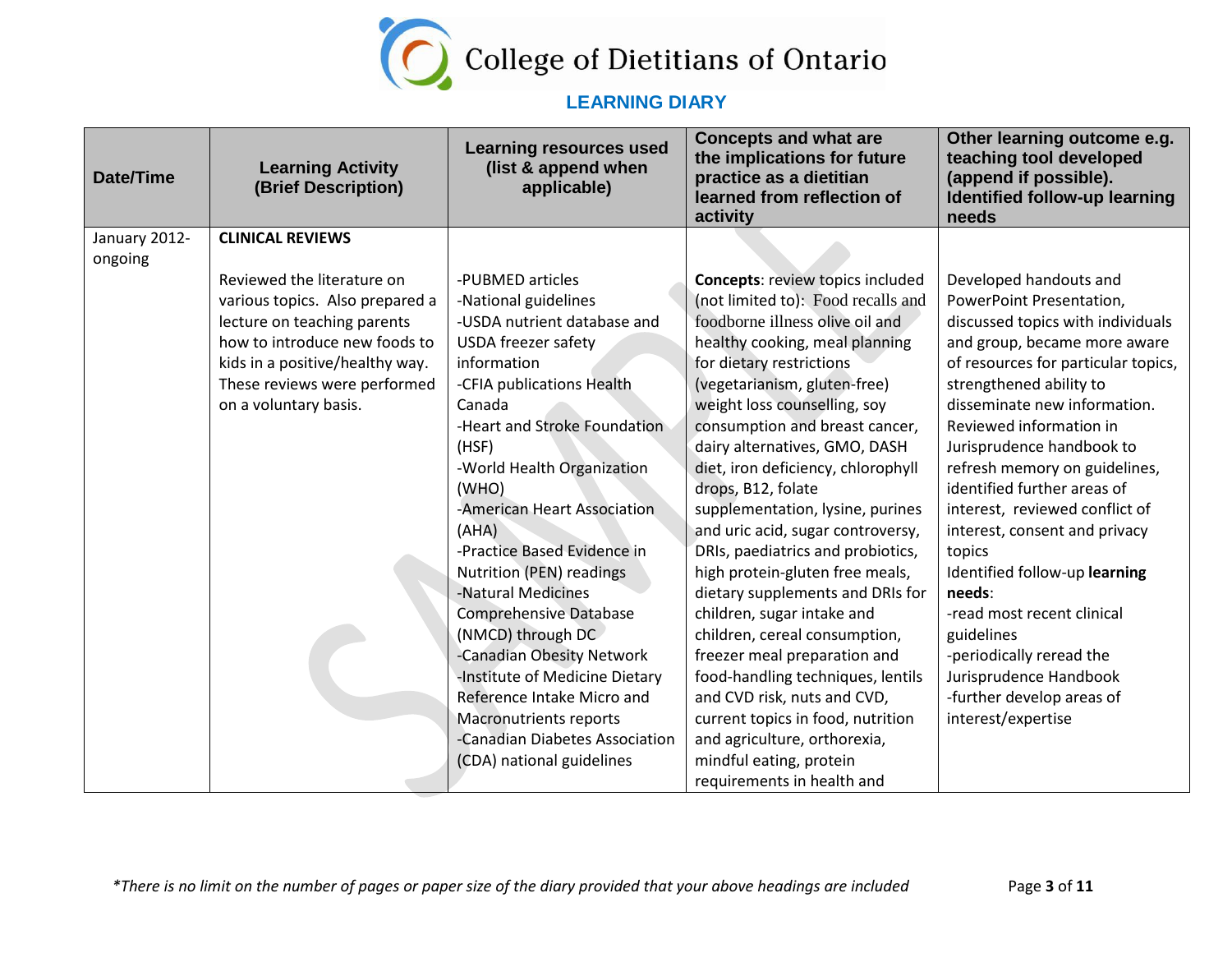

| Date/Time | <b>Learning Activity</b><br>(Brief Description) | <b>Learning resources used</b><br>(list & append when<br>applicable) | <b>Concepts and what are</b><br>the implications for future<br>practice as a dietitian<br>learned from reflection of<br>activity | Other learning outcome e.g.<br>teaching tool developed<br>(append if possible).<br>Identified follow-up learning<br>needs |
|-----------|-------------------------------------------------|----------------------------------------------------------------------|----------------------------------------------------------------------------------------------------------------------------------|---------------------------------------------------------------------------------------------------------------------------|
|           |                                                 | - Canadian Academy of                                                | disease, gestational diabetes,                                                                                                   |                                                                                                                           |
|           |                                                 | Pediatrics recommendations                                           | carbohydrate counting, insulin                                                                                                   |                                                                                                                           |
|           |                                                 | on supplementation                                                   | requirements, thyroid disease,                                                                                                   |                                                                                                                           |
|           |                                                 | -Canadian Pediatric Society                                          | food budgeting, food safety,                                                                                                     |                                                                                                                           |
|           |                                                 | Recommendations on                                                   | evidence about cleanses, cooking                                                                                                 |                                                                                                                           |
|           |                                                 | Probiotics as well as                                                | and meal planning tips for                                                                                                       |                                                                                                                           |
|           |                                                 | recommendations for                                                  | parents,                                                                                                                         |                                                                                                                           |
|           |                                                 | <b>Disordered Eating</b>                                             | Implications for future practice:                                                                                                |                                                                                                                           |
|           |                                                 | -The Jurisprudence Handbook                                          | the variety of topics covered is                                                                                                 |                                                                                                                           |
|           |                                                 | for Dietitians in Ontario (online                                    | typical of "side" questions a                                                                                                    |                                                                                                                           |
|           |                                                 | version)                                                             | dietitian may be asked during                                                                                                    |                                                                                                                           |
|           |                                                 |                                                                      | counselling, regardless of                                                                                                       |                                                                                                                           |
|           |                                                 |                                                                      | specialty area. Therefore, the                                                                                                   |                                                                                                                           |
|           |                                                 |                                                                      | skills used to research and report                                                                                               |                                                                                                                           |
|           |                                                 |                                                                      | were practice at accessing                                                                                                       |                                                                                                                           |
|           |                                                 |                                                                      | credible information efficiently.                                                                                                |                                                                                                                           |
|           |                                                 |                                                                      | In addition, reviewing the                                                                                                       |                                                                                                                           |
|           |                                                 |                                                                      | Jurisprudence Handbook as well                                                                                                   |                                                                                                                           |
|           |                                                 |                                                                      | as listening to a Dietitians of                                                                                                  |                                                                                                                           |
|           |                                                 |                                                                      | Canada Learning on Demand<br>Presentation on Conflict of                                                                         |                                                                                                                           |
|           |                                                 |                                                                      |                                                                                                                                  |                                                                                                                           |
|           |                                                 |                                                                      | interest, consent and privacy<br>challenges, refreshed my                                                                        |                                                                                                                           |
|           |                                                 |                                                                      |                                                                                                                                  |                                                                                                                           |
|           |                                                 |                                                                      | memory of clinical practice<br>guidelines for future interactions                                                                |                                                                                                                           |
|           |                                                 |                                                                      | with clients as well as identifying                                                                                              |                                                                                                                           |
|           |                                                 |                                                                      | new areas of interest in which to                                                                                                |                                                                                                                           |
|           |                                                 |                                                                      | develop a knowledge base.                                                                                                        |                                                                                                                           |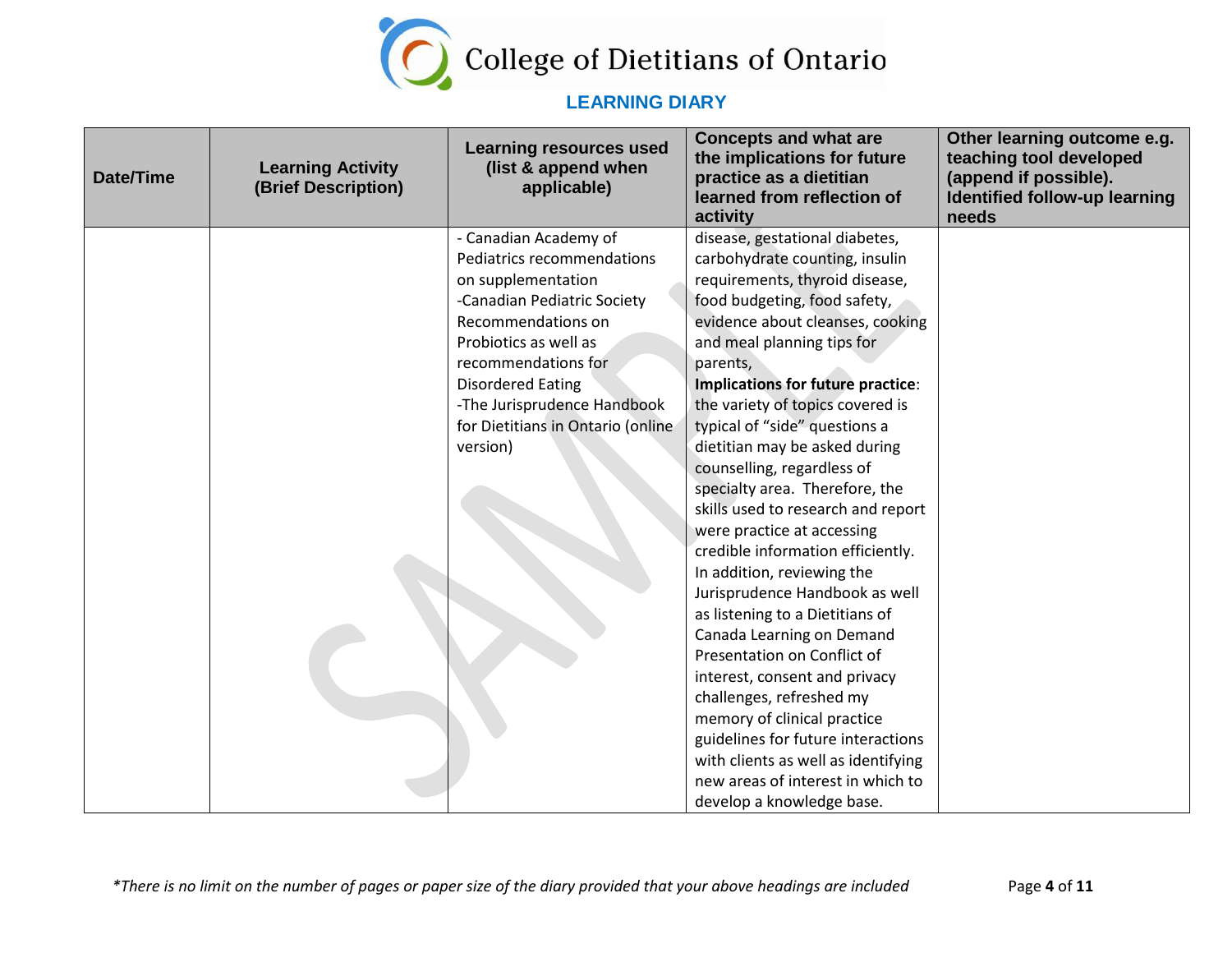

| <b>Date/Time</b> | <b>Learning Activity</b><br>(Brief Description)         | <b>Learning resources used</b><br>(list & append when<br>applicable)                                                                     | <b>Concepts and what are</b><br>the implications for future<br>practice as a dietitian<br>learned from reflection of<br>activity                                                                                                                                                                                          | Other learning outcome e.g.<br>teaching tool developed<br>(append if possible).<br>Identified follow-up learning<br>needs                                                                                                                                  |
|------------------|---------------------------------------------------------|------------------------------------------------------------------------------------------------------------------------------------------|---------------------------------------------------------------------------------------------------------------------------------------------------------------------------------------------------------------------------------------------------------------------------------------------------------------------------|------------------------------------------------------------------------------------------------------------------------------------------------------------------------------------------------------------------------------------------------------------|
| 2014-2015        | <b>PRESENTATIONS</b>                                    |                                                                                                                                          |                                                                                                                                                                                                                                                                                                                           |                                                                                                                                                                                                                                                            |
|                  | Prepared for and presented<br>topics to a parents group | USDA nutrient Database,<br>Institute of Medicine (DRI)<br>Canadian Pediatric Society<br>Canadian Academy of<br>Pediatrics<br><b>USDA</b> | How to manage picky eating in<br>children (causes, strategies and<br>physician follow-up), gluten free,<br>vitamin and mineral<br>supplementation in children,<br>vegetarian meal planning, DRIs<br>for children, probiotic intake in<br>children,<br>Food budgeting, women's health<br>topics (eg. evidence on cleanses) | Learning outcome: determined<br>the need for expertise in this<br>area of interest, developed a<br>knowledge base in these areas<br>Follow-up learning needs: to<br>further explore the evidence on<br><b>Avoidant Restrictive Food Intake</b><br>Disorder |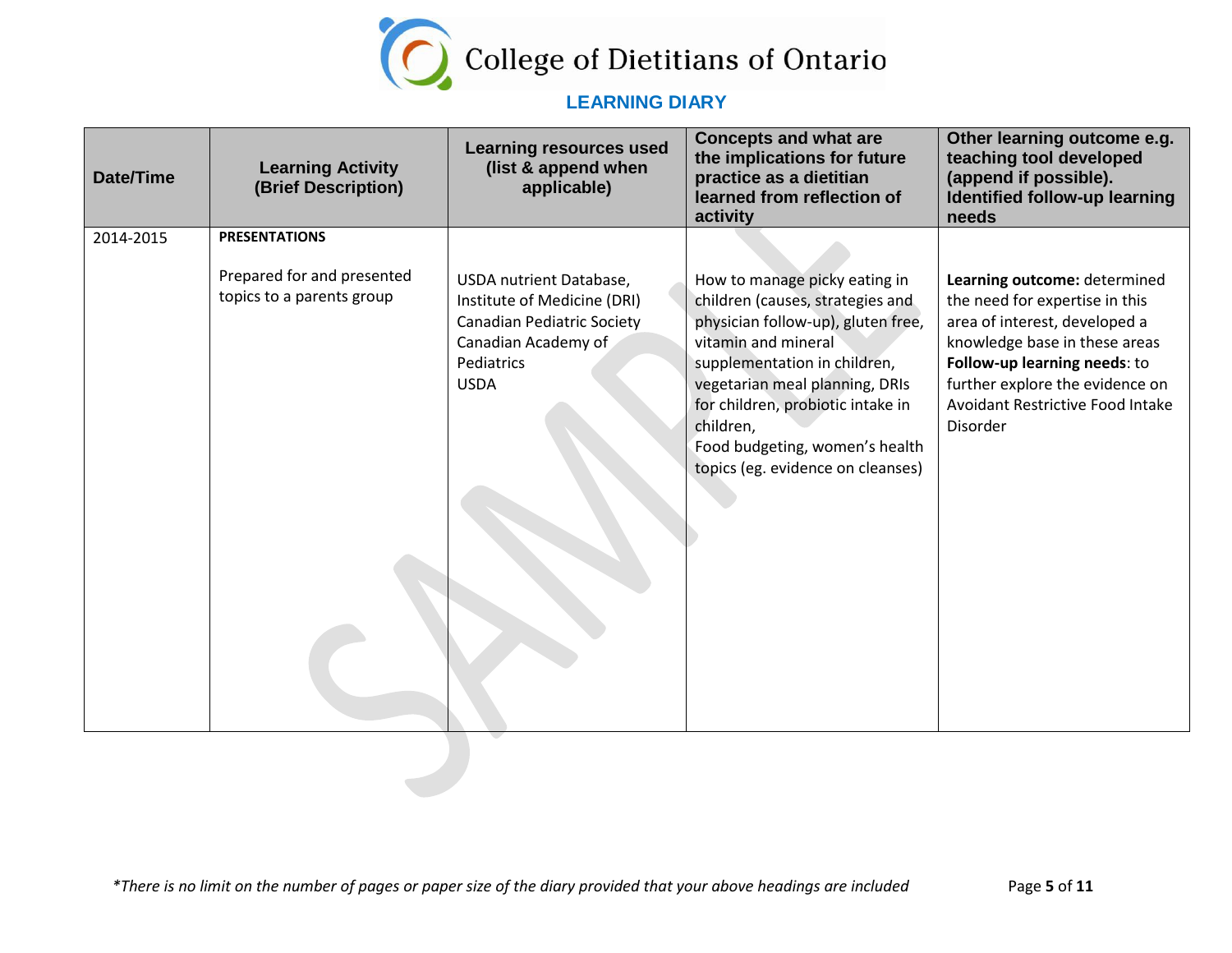

| Date/Time    | <b>Learning Activity</b><br>(Brief Description) | <b>Learning resources used</b><br>(list & append when<br>applicable)                                                                                                                                                                                                                                                                                                                                                                                | <b>Concepts and what are</b><br>the implications for future<br>practice as a dietitian<br>learned from reflection of<br>activity                                                                                                                                                                                                                                                                                                                                                                                                                                                                                                                                                                                                                     | Other learning outcome e.g.<br>teaching tool developed<br>(append if possible).<br>Identified follow-up learning<br>needs                                                                                            |
|--------------|-------------------------------------------------|-----------------------------------------------------------------------------------------------------------------------------------------------------------------------------------------------------------------------------------------------------------------------------------------------------------------------------------------------------------------------------------------------------------------------------------------------------|------------------------------------------------------------------------------------------------------------------------------------------------------------------------------------------------------------------------------------------------------------------------------------------------------------------------------------------------------------------------------------------------------------------------------------------------------------------------------------------------------------------------------------------------------------------------------------------------------------------------------------------------------------------------------------------------------------------------------------------------------|----------------------------------------------------------------------------------------------------------------------------------------------------------------------------------------------------------------------|
| 2012-ongoing | <b>CONFERENCES and LECTURES</b>                 |                                                                                                                                                                                                                                                                                                                                                                                                                                                     |                                                                                                                                                                                                                                                                                                                                                                                                                                                                                                                                                                                                                                                                                                                                                      |                                                                                                                                                                                                                      |
|              | Attended online educational<br>series           | DC knowledge centre lectures<br>and live conferences:<br>1. "What Were You<br>Thinking?" Help Clients<br>Change their Thinking<br>Habits in Order to Change<br>their Eating Habits<br>2. Behaviour Change<br>Counselling<br>3. Dietitians: Your Time Is<br><b>Now</b><br>4. The Entrepreneur's<br><b>Toolbox</b><br>5. A Gut-Feeling: An Inside<br>Look at Pre and Probiotics<br>PART <sub>1</sub><br>6. Keeping Up with<br><b>Nutrition Trends</b> | ** please note: the following<br>concepts/implications<br>correspond with the numbers on<br>the previous column of<br>resources used.<br>1. Concepts: Cognitive<br><b>Behavioural Techniques In</b><br><b>Dietary Counselling</b><br>Implications: Necessary<br>counselling skills to keep focused<br>on so that, as an RD, I may have<br>stronger counselling techniques<br>that get the cause of the desired<br>behaviour change. Also so that I<br>can have more sensitive skills to<br>help coach people who require a<br>variety of different counselling<br>styles to be successful.<br>2: Concepts: Counsellor<br>Relationship (don't' be<br>judgemental - make patients<br>want to come back to see you<br>instead of fearing the dietitian) | Learning needs identified: To<br>continue to make use of<br>conferences and lectures as<br>educational resources in the<br>future so that I can stay<br>knowledgeable, current and<br>evidence-based in my practice. |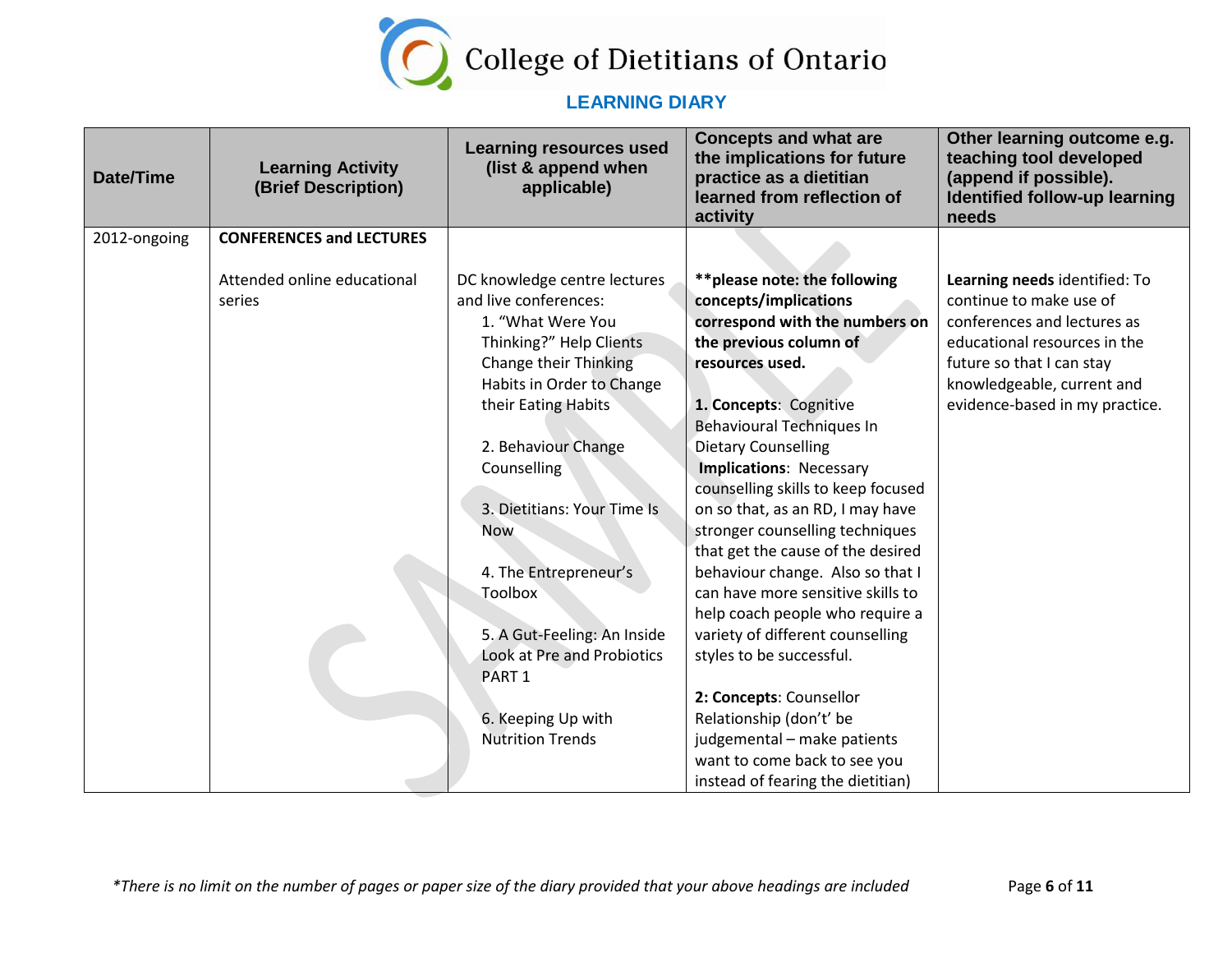

| Date/Time | <b>Learning Activity</b><br>(Brief Description) | <b>Learning resources used</b><br>(list & append when<br>applicable)                                                                                                                           | <b>Concepts and what are</b><br>the implications for future<br>practice as a dietitian<br>learned from reflection of<br>activity                                                                                                                                                                                                                                  | Other learning outcome e.g.<br>teaching tool developed<br>(append if possible).<br>Identified follow-up learning<br>needs |
|-----------|-------------------------------------------------|------------------------------------------------------------------------------------------------------------------------------------------------------------------------------------------------|-------------------------------------------------------------------------------------------------------------------------------------------------------------------------------------------------------------------------------------------------------------------------------------------------------------------------------------------------------------------|---------------------------------------------------------------------------------------------------------------------------|
|           |                                                 | 7. Parents and Tots<br>Together: Integrating<br><b>Family-based Obesity</b><br>Prevention into FHT<br>settings<br>8. Nuts and Bolts of an<br><b>Obesity Toolbox</b><br>9.Self-Management using | Implications: These skills are<br>necessary for building<br>professional relationships and<br>trust with clients in a private or<br>outpatient clinic setting.<br>3: Concepts: dietitians in the<br>media and how a sharp, well-<br>defined message offered with a<br>credible voice on controversial                                                             |                                                                                                                           |
|           |                                                 | the mindful eating cycle<br>10. Paleo, Gluten-Free and<br>Dairy-Free, Oh My!                                                                                                                   | topics matters<br>Implications: Dissemination of<br><b>Nutrition Information and Career</b><br>reflections                                                                                                                                                                                                                                                        |                                                                                                                           |
|           |                                                 | 11. Solving Conflict of<br>Interest, Consent and<br><b>Privacy Challenges</b><br>12. Are Supplemented<br><b>Foods Good for Canadians</b>                                                       | 4: Concepts: building a thriving<br>business with achievable goal,<br>marketing reputation concepts.<br>How to reach large audiences<br>invent a product, work with the<br>media, build a brand.<br>Implications: Important for a<br>dietitian in business or<br>considering building a part-time<br>private practice in addition to<br>their current employment. |                                                                                                                           |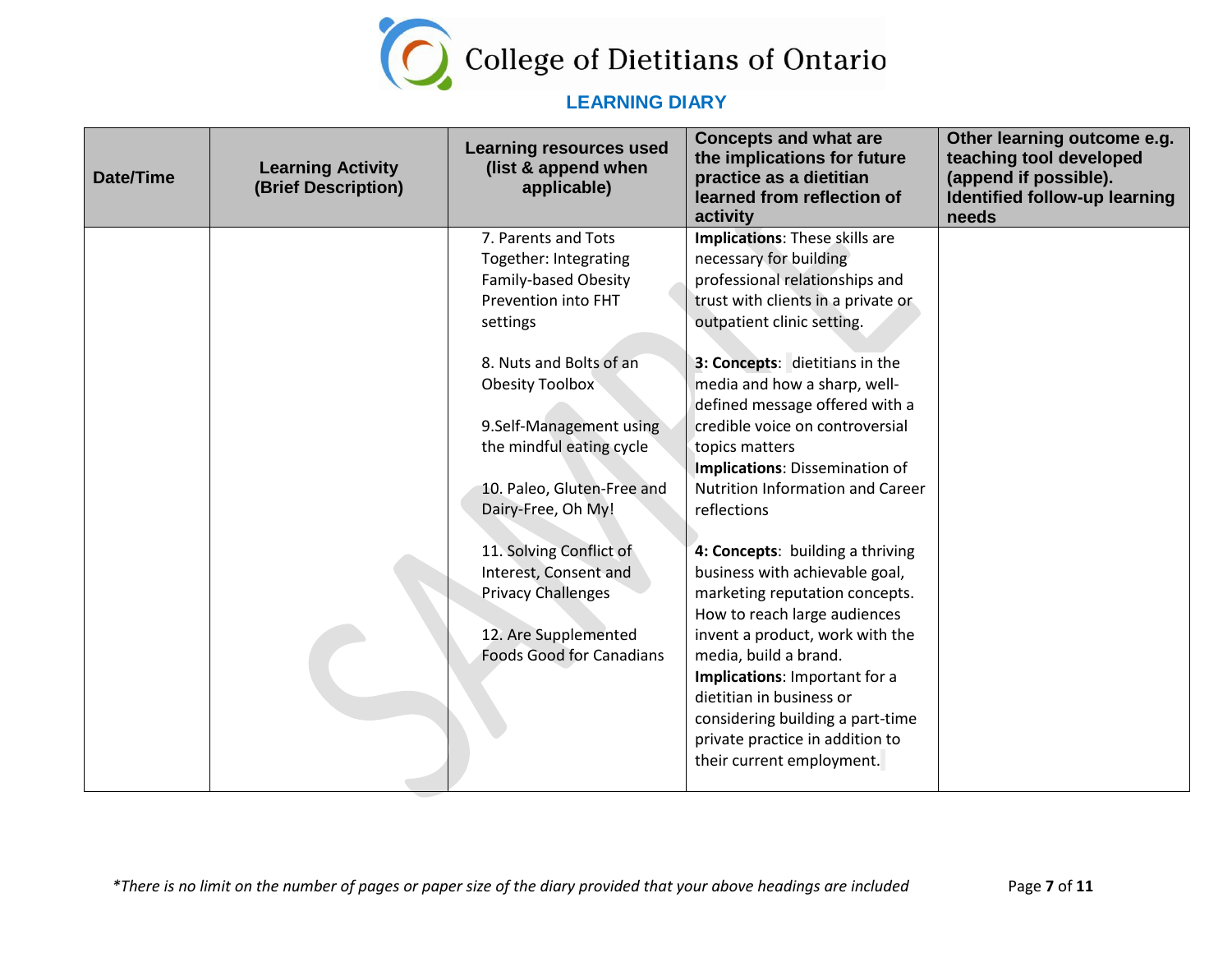

| <b>Date/Time</b> | <b>Learning Activity</b><br>(Brief Description) | <b>Learning resources used</b><br>(list & append when<br>applicable) | <b>Concepts and what are</b><br>the implications for future<br>practice as a dietitian<br>learned from reflection of<br>activity                                                                                                                                                                                                                                                                                                                                                                                                                                                                                                                                                                                                                                                                                                                                 | Other learning outcome e.g.<br>teaching tool developed<br>(append if possible).<br>Identified follow-up learning<br>needs |
|------------------|-------------------------------------------------|----------------------------------------------------------------------|------------------------------------------------------------------------------------------------------------------------------------------------------------------------------------------------------------------------------------------------------------------------------------------------------------------------------------------------------------------------------------------------------------------------------------------------------------------------------------------------------------------------------------------------------------------------------------------------------------------------------------------------------------------------------------------------------------------------------------------------------------------------------------------------------------------------------------------------------------------|---------------------------------------------------------------------------------------------------------------------------|
|                  |                                                 |                                                                      | 5: Concepts: Microbiome,<br>Practical Aspects of<br>pre/probiotics in practice in<br>health and for disease.<br>Implications: Understanding<br>scientific research supporting pre<br>and probiotics in<br>prevention/management of<br>gastrointestinal diseases and in<br>healthy populations, mechanisms<br>of action in gut, practical<br>applications (dosage, packaging,<br>storage, product availability),<br>Canadian regulations and<br>marketplace, risks and<br>appropriate uses of pre and<br>probiotics in high-risk<br>populations<br>6: Concepts: Jennifer Sygo<br>lectured on popular topics in<br>nutrition from an evidence-based<br>perspective<br>Implications: Demonstrated the<br>current literature surrounding<br>popular nutrition topics and how<br>to answer client questions as a<br>well-rounded, evidence based<br>expert consultant |                                                                                                                           |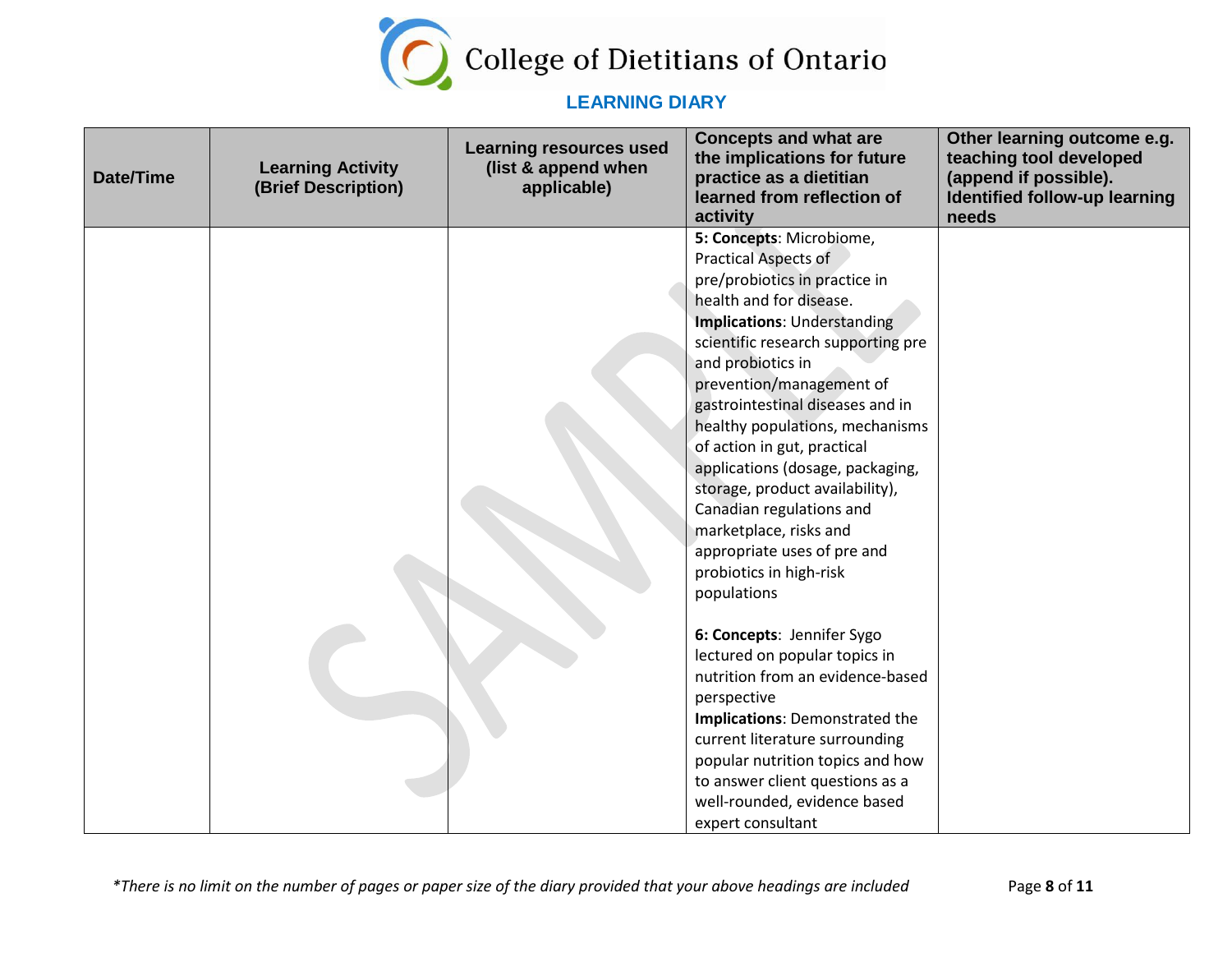

| <b>Date/Time</b> | <b>Learning Activity</b><br>(Brief Description) | <b>Learning resources used</b><br>(list & append when<br>applicable) | <b>Concepts and what are</b><br>the implications for future<br>practice as a dietitian<br>learned from reflection of<br>activity                                                                                                                                                                                                                                                                                                                                                                                                                                                                                                                                                                                                                                                                                                                                                                                                                                            | Other learning outcome e.g.<br>teaching tool developed<br>(append if possible).<br>Identified follow-up learning<br>needs |
|------------------|-------------------------------------------------|----------------------------------------------------------------------|-----------------------------------------------------------------------------------------------------------------------------------------------------------------------------------------------------------------------------------------------------------------------------------------------------------------------------------------------------------------------------------------------------------------------------------------------------------------------------------------------------------------------------------------------------------------------------------------------------------------------------------------------------------------------------------------------------------------------------------------------------------------------------------------------------------------------------------------------------------------------------------------------------------------------------------------------------------------------------|---------------------------------------------------------------------------------------------------------------------------|
|                  |                                                 |                                                                      | 7: Concepts: How to implement a<br>child-centred/parenting<br>approach to counselling within<br>the FHT and tools for obesity<br>prevention (specifically at the<br>patient-parent and tots<br>program).<br><b>Implications:</b> Since obesity is<br>prevalent in children, it is<br>important for a dietitian to have<br>knowledge of how to forge a<br>relationship with members of the<br>FHT so that they can refer or help<br>refer at-risk parents and tots to a<br>community program<br>8. Concepts: Essentials of the<br>newest obesity and bariatric<br>surgery guidelines and initiatives<br>(clinical practice guidelines,<br>bariatric surgery guidelines,<br>medical pharmacotherapy,<br>obesity management foundation)<br>Implications: It is essential for a<br>dietitian to have knowledge of<br>the latest guidelines in his/her<br>area of specialty. Bariatric<br>surgery knowledge is an<br>emerging specializes in obesity<br>should be familiar with. |                                                                                                                           |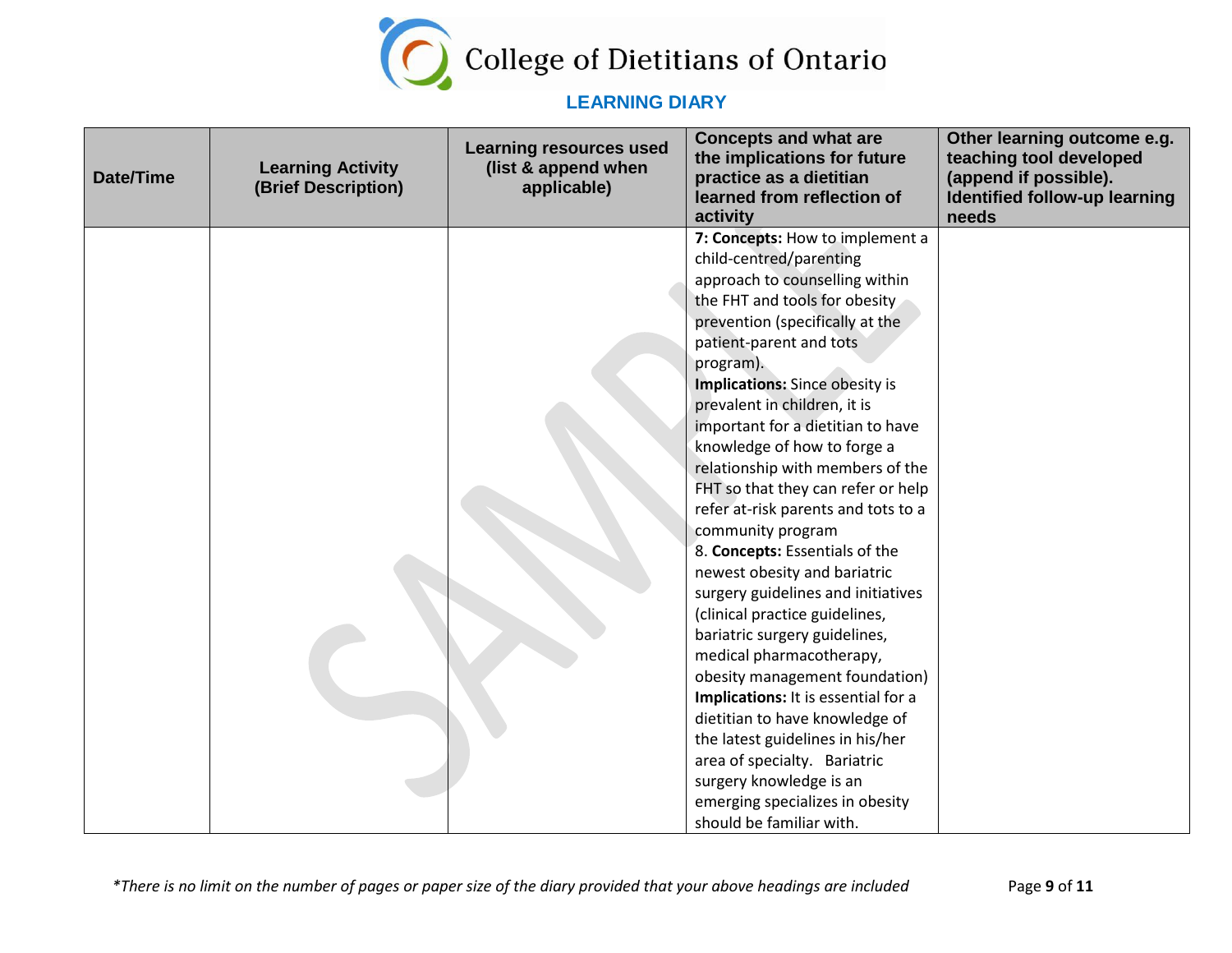

| <b>Date/Time</b> | <b>Learning Activity</b><br>(Brief Description) | <b>Learning resources used</b><br>(list & append when<br>applicable) | <b>Concepts and what are</b><br>the implications for future<br>practice as a dietitian<br>learned from reflection of<br>activity | Other learning outcome e.g.<br>teaching tool developed<br>(append if possible).<br><b>Identified follow-up learning</b><br>needs |
|------------------|-------------------------------------------------|----------------------------------------------------------------------|----------------------------------------------------------------------------------------------------------------------------------|----------------------------------------------------------------------------------------------------------------------------------|
|                  |                                                 |                                                                      | 9. Concepts: Mindful eating and                                                                                                  |                                                                                                                                  |
|                  |                                                 |                                                                      | changing the cycle of eating by                                                                                                  |                                                                                                                                  |
|                  |                                                 |                                                                      | habit                                                                                                                            |                                                                                                                                  |
|                  |                                                 |                                                                      | <b>Implications: These skills are</b>                                                                                            |                                                                                                                                  |
|                  |                                                 |                                                                      | important for dietitians working                                                                                                 |                                                                                                                                  |
|                  |                                                 |                                                                      | to help client achieve realistic<br>changes in everyday                                                                          |                                                                                                                                  |
|                  |                                                 |                                                                      | habits/patterns                                                                                                                  |                                                                                                                                  |
|                  |                                                 |                                                                      |                                                                                                                                  |                                                                                                                                  |
|                  |                                                 |                                                                      | 10. Concepts: Evidence                                                                                                           |                                                                                                                                  |
|                  |                                                 |                                                                      | supporting and refuting the                                                                                                      |                                                                                                                                  |
|                  |                                                 |                                                                      | nutrient claims made by                                                                                                          |                                                                                                                                  |
|                  |                                                 |                                                                      | advocates for gluten-free, grain-                                                                                                |                                                                                                                                  |
|                  |                                                 |                                                                      | free and Paleolithic diet.                                                                                                       |                                                                                                                                  |
|                  |                                                 |                                                                      | Implications: Information and                                                                                                    |                                                                                                                                  |
|                  |                                                 |                                                                      | tools that help answer questions                                                                                                 |                                                                                                                                  |
|                  |                                                 |                                                                      | regarding interest in these diets.                                                                                               |                                                                                                                                  |
|                  |                                                 |                                                                      | It is important for a dietitian                                                                                                  |                                                                                                                                  |
|                  |                                                 |                                                                      | specializing in obesity to have<br>evidence-based knowledge on                                                                   |                                                                                                                                  |
|                  |                                                 |                                                                      | popular diets.                                                                                                                   |                                                                                                                                  |
|                  |                                                 |                                                                      |                                                                                                                                  |                                                                                                                                  |
|                  |                                                 |                                                                      | 11. Concepts: Common and                                                                                                         |                                                                                                                                  |
|                  |                                                 |                                                                      | Complex practice scenarios                                                                                                       |                                                                                                                                  |
|                  |                                                 |                                                                      | related to conflict of interest,                                                                                                 |                                                                                                                                  |
|                  |                                                 |                                                                      | consent and privacy. Ethical                                                                                                     |                                                                                                                                  |
|                  |                                                 |                                                                      | principles and legal obligations                                                                                                 |                                                                                                                                  |
|                  |                                                 |                                                                      | were highlighted.                                                                                                                |                                                                                                                                  |